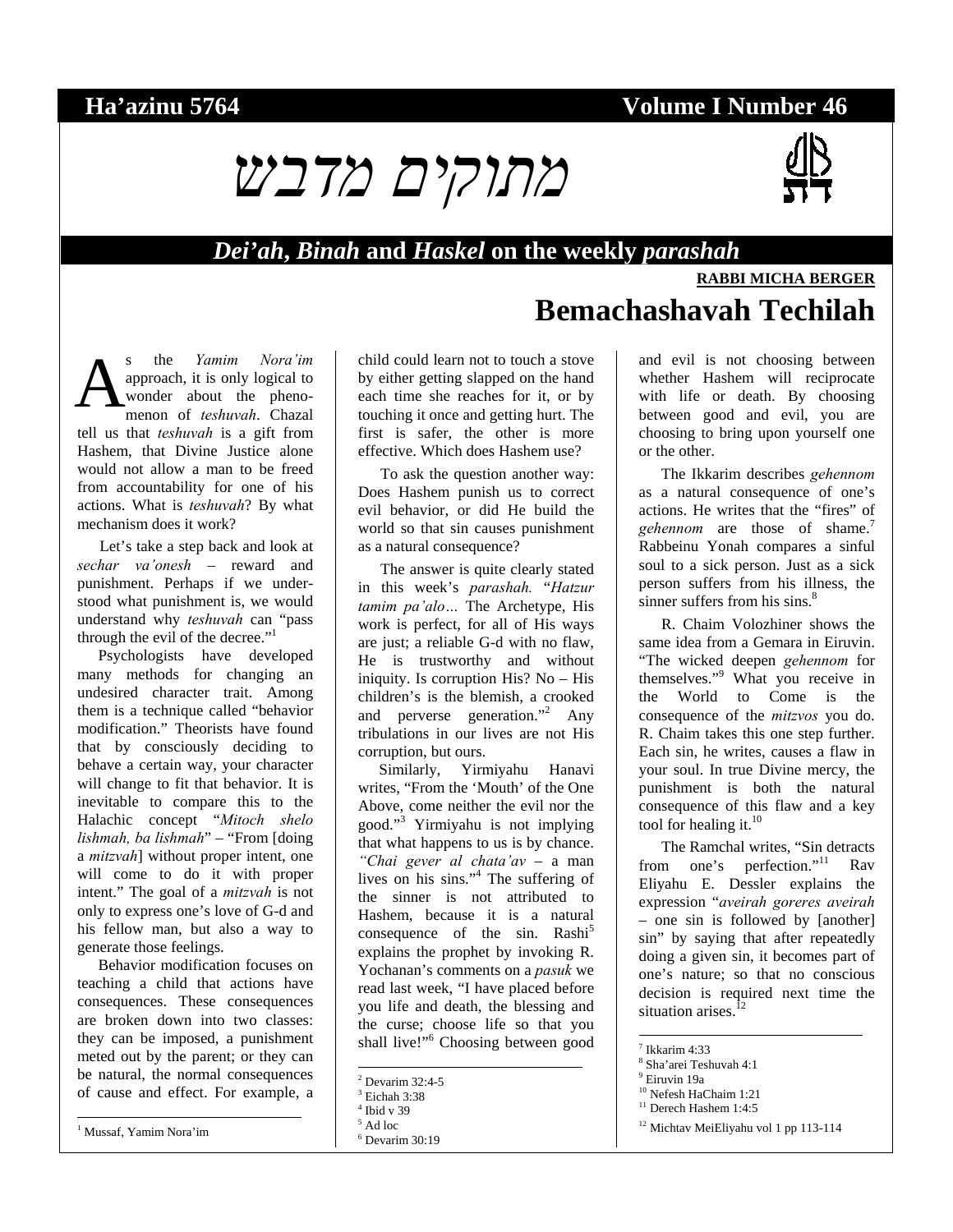We read on *Rosh HaShanah* that when Hagar and Yishm'ael were kicked out of Avraham's home, and were on the verge of death from thirst in the desert, G-d gave them a well. Yishma'el was not judged for the evil he did that made him unacceptable to Avraham's home, or the evil he will do, and his children still do. Yishma'el was repaid in terms of "*ba'asher hu sham* – as he was there."<sup>13</sup> The way your soul stands at that moment is the direct cause of reward or punishment.

Notice that this implies a major statement. *We are not judged for what we did, we pay the consequences for who we are*. As the midrash states, one of the first three questions the A-lmighty will ask as part of the final judgment is, "Why did you not fulfill your potential?" Man is judged based upon the gap between reality and potential. Mitzvos were given as vehicles for closing this gap.

This also gives us a means to start addressing another difficult point. We learn that a man receives a minor punishment for *aveiros beshogeg* (accidental sins). Why would a man

<sup>13</sup> Bereishis 21:17

l

deserve any punishment for a crime he did not intend to commit? Now we can understand that Hashem is not pinning blame, but rather the damage caused by the wrongful act is being corrected. An action can be destructive whether we intended it to be or not.

The key to *teshuvah* is to make a basic character change, to take the character flaw associated with a given sin and eradicate it by conscious decision. As we said above, man is judged by what he is. After *teshuvah*, he is no longer the person who is capable of such a sin. By removing the flaw, he is that much closer to his potential. He no longer needs punishment to correct his behavior. The gap is that much smaller, and so the punishment is so much less.

In this context, *teshuvah* is more understandable. The Rambam says: "What is complete *teshuvah*? When the opportunity to do an *aveirah* he did earlier comes to him, and he is able to do it, but he refrains from it, and doesn't do it – because of the *teshuvah*."14 Rav Yoseph Ber Soloveitchik explains, "the *Ba'al*

-

-

njustice, causing undeserved pain to someone, is an imperfection that is inherently unG-dly. In describing the just ways of G-d, the Torah states: "A reliable G-d, without flaw; He is trustworthy and without iniquity" (Devarim 32:4). The question, though, remains why it is necessary to describe G-d as lacking flaws (*ein avel*). If we are already stating that he rewards and punishes justly, is it not redundant to state that G-d is not flawed in his method of determining rewards and punishments? I

 $R'$  Yisrael Salanter<sup>1</sup> explains that there are two kinds of punishments direct and indirect. A man who sins and is punished, e.g. he breaks his arm or loses money, can be said to be directly punished. The punishment falls on him. However, he is not the only one who suffers from his loss. His wife endures hardship while helping him recover from his broken arm, or suffers deprivation from the lost income. Or, perhaps more fundamentally, she is saddened when

## **2** *Mesukim Midevash*

*Teshuvah* says that he is a new man; the man who performed the sin no longer exists."<sup>15</sup>

Since, as R. Chaim Volozhiner writes, punishment is the natural consequence of the flaw in your soul, by taking the effort to remove that flaw, the punishment disappears on its own.

*Teshuvah mei'ahavah*, *teshuvah* caused by love of the Creator, causes the aveiros not just to be ignored, but even to be considered as mitzvos.<sup>16</sup> Through *teshuvah* a person can improve himself to the extent of being beyond where he would have been had he not sinned. Each *aveirah* can become something to regret, motivation for learning a lesson, so that each brings him closer to the ideal Hashem has for him. And in that way, it serves the role of a *mitzvah*, a tool for self-improvement.

Leshanah tovah *veseichaseimu!* May Hashem take our *teshuvah* and fulfill another verse of this week's *parashah*, "And Hashem will return your captives, and have mercy upon you." (30:3)

15 Al HaTeshuvah

 $\overline{a}$ 

16 Reish Lakish, Yoma 86b

# **RABBI GIL STUDENT Bakeish Shalom**

her husband experiences setbacks. Similarly, this man's friends will be pained at his grief, and even these friends' friends will be slightly saddened by their friends' indirect pain. This is all indirect punishment from G-d. Divine retribution can be seen as a point – the direct punishment that falls on one individual – with concentric circles surrounding that point, reflecting the indirect punishment that impacts all those involved in any way with the directly punished person. There are those in the inner circle who suffer severe indirect punishment and those

<sup>14</sup> Hilchos Teshuvah 1:2

<sup>1</sup> Quoted in Peninim MiShulchan Gavoha on Devarim 32:4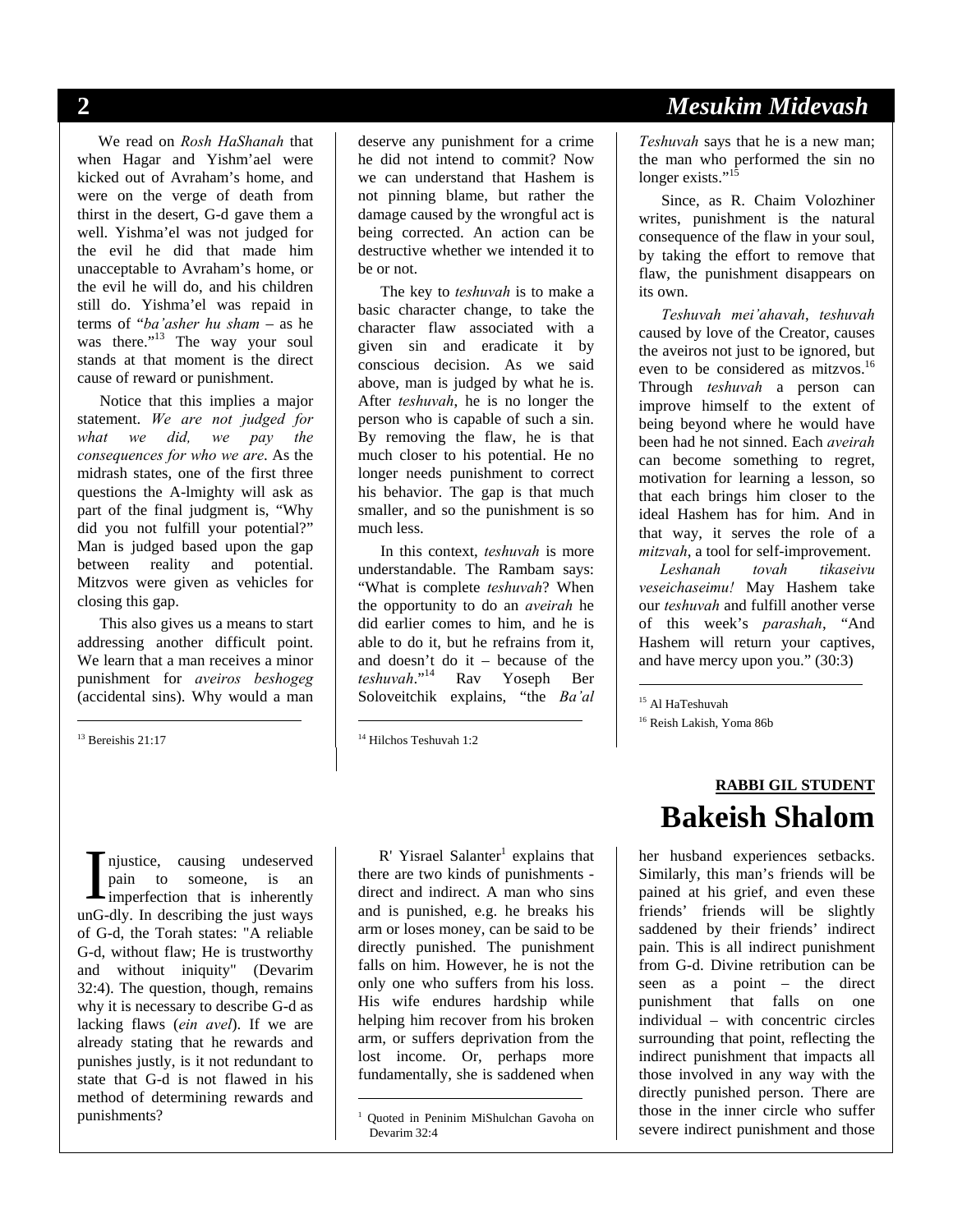#### *Mesukim Midevash* **3**

in the periphery who are only slightly unsettled. All of this, says R' Yisrael Salanter, is deserved punishment.

It is certainly true that G-d only directly punishes an adult for the sins he has committed. However, the Torah goes even further and tells us that G-d has no flaw (*ein avel*). G-d does not even indirectly punish someone without cause. Even peripheral indirect punishment, minor discomfort over the pain of someone very distant, ultimately derives from our own misdeeds. Had we been perfect and entirely undeserving of reprimand, not only would we be free of punishment but even those surrounding us would be as well.

R. Chaim Shmuelevitz<sup>2</sup> arrives at this explanation on his own and adds that this is the meaning of the enigmatic Gemara in Shabbos (32b) that a wife dies because of her husband's laxity in fulfilling his vows. The question begs itself: How can an adult woman be punished for someone else's sins? This is justice? This is *ein avel*? R. Chaim Shmuelevitz explains that the Gemara is referring to what the husband did to deserve the pain of losing a wife. Clearly, a woman will not be punished unless she deserves it. But when a spouse dies, the other spouse suffers from significant indirect pain. This indirect suffering, says the Gemara, is also punishment.

l

The calculations that G-d must go through in order to determine when and how someone should be punished, taking into account all of the indirect relationships and their relative strengths, are complex enough to boggle even a supercomputer. However, the important lesson we can learn from this process can still be applied to our lives.

The Torah (Vayikra 19:18) prohibits exacting revenge. On its surface, this prohibition seems unfair. Vengeance, when in proper proportion, is entirely fair. He hit me and I hit him back. However, the Torah disallows such behavior. Rationales offered for this injunction include the necessity of developing proper character traits, prioritizing the spiritual over the material, the recognition of G-d's providence, and the unity of the Jewish people. $3$  It could be suggested that another rationale for the prohibition against taking revenge is that true revenge is impossible to calculate. A man who punches you in the stomach is not only hurting you; he is also hurting all of your friend's who saw the attack, all of the local residents who now live in fear, your wife who is now scared for your safety, your child who wanted to play with you that afternoon but now cannot, etc. If you take revenge on that attacker, you are not only hurting him but also

1

anyone indirectly connected to him. While that man may rightly deserve a punch, his wife may not deserve being indirectly punched, nor do his children necessarily deserve such suffering, nor do his parents, colleagues, and neighbors. Direct revenge might be fair, but the indirect results of revenge are almost certain to be unfair. It is, perhaps, to avoid this indirect unfairness that the Torah prohibits revenge.

These same calculations can be taken to our daily lives. When we interact with others, we have to take into account the "big picture," the indirect relationships that are affected by our interactions. When we punish one child, how will this impact his siblings? When we fire an incompetent worker, how will this affect his family? And if we do not fire the worker, how will it impact his coworkers and their families?

Furthermore, when we do *teshuvah* for our sins, we need to repent not only for the direct damage we have caused but also for the indirect pain. Not only is the man we publicly insulted hurt, but his wife is certainly injured as well. It could very well be that his wife is more insulted than he. In that case, indirect offense is actually greater than direct. The implications of such a theory are sizeable and are not something that we can ignore while reciting *vidui* in this season of *teshuvah*.

**REB JONATHAN BAKER**

*This column is largely based on a lecture by R' Mayer Twersky on 9/11/2002, available in audio at http://www.torahweb.org/torah/audio/noraim2002.html* 

*alchuyos*. Kingships. These resonate throughout the *Yamim Noraim*, particularly on Rosh Hashanah. *Malchus* implies a mutuality between Ruler and ruled, that may be closer than our connection to the King as He is crowned in the daily *kedushah*. M

The idea of *kedushah* is separation, removal from the mundane for a holy purpose, as Rashi says at the beginning of *Parashas Kedoshim*. The daily *kedushah*  coronation emphasizes this separateness: our prayers rise up to the angel Sandalphon, who weaves them into

# **Sefasai Tiftach**

crowns, and then pronounces a Name over them, and they fly up to the separate realm of the *Ein Sof*, the Infinite Transcendent G-d. Our prayers, not we, reach the angels. The crowns, not the angels, can traverse the infinite gulf between the finite spiritual world and the Infinite.

<sup>2</sup> Sichos Mussar, ma'amar 98

<sup>3</sup> See R. Daniel Z. Feldman's The Right and the Good, ch. 7